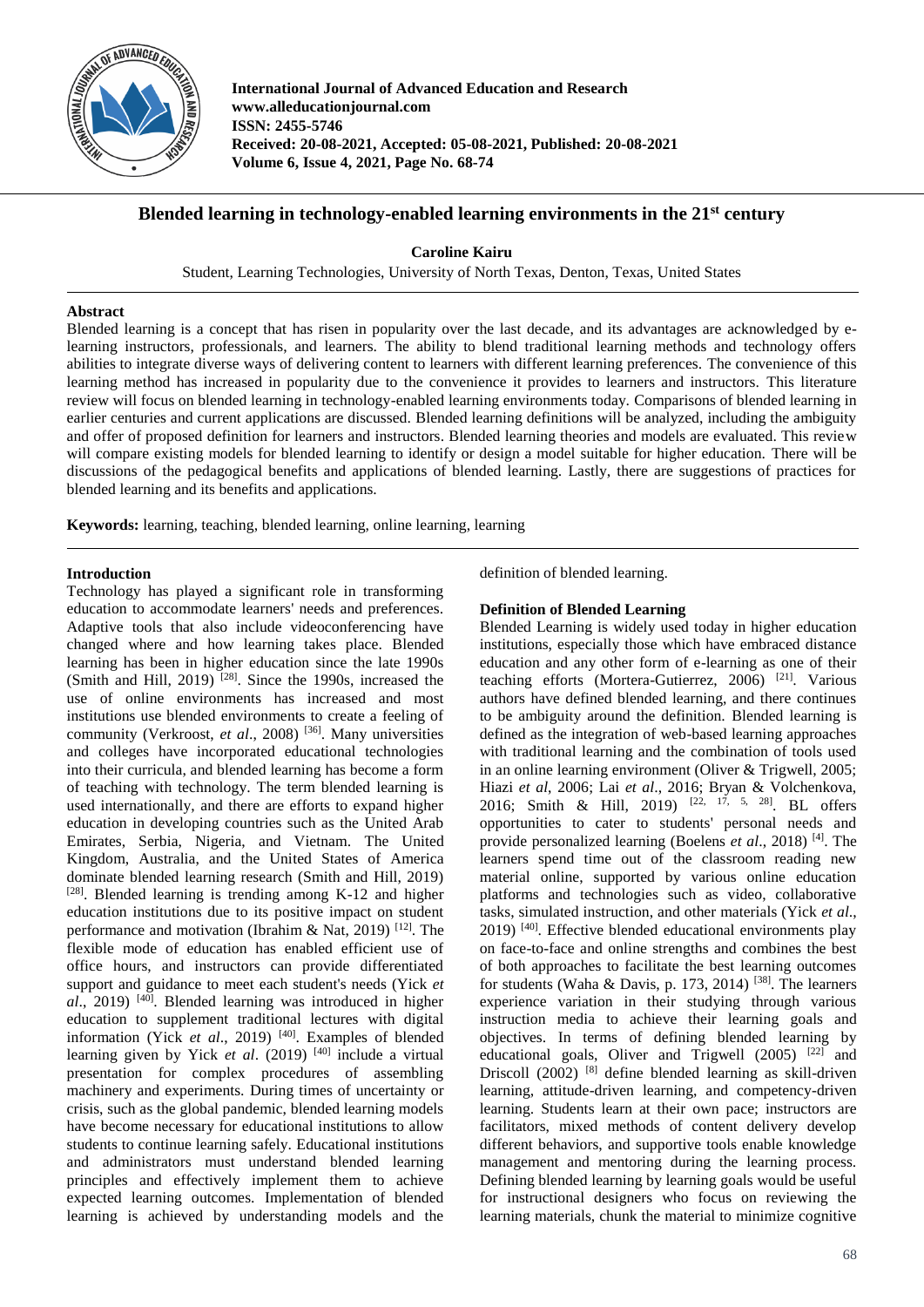overload, and determine the best medium for content delivery, and cater to the pedagogical implications of learning.

#### **Pedagogical Definition of Blended Learning**

Pedagogically, blended learning is a combination of mixed web-based technologies to achieve learning and educational goals. Pedagogical approaches such as behaviorism, cognitivism, constructionism are used to create an optimal learning outcome, and actual learning tasks are combined with instructional technology (Oliver & Trigwell, 2005)<sup>[22]</sup>. Blended learning creates a harmonious balance between face-to-face interactions and online access to knowledge (Mortera-Gutierrez, 2006)<sup>[21]</sup>. However, Mortera-Gutierrez  $(2006)$  <sup>[21]</sup> further explains that there is a need to evaluate each course to identify instructional goals, instructor's background, student characteristics, and online resources in order to identify the ideal balance between online and faceto-face learning and the degree to which online activities replace face-to-face instruction (Van Laer & Elen, 2017)<sup>[32]</sup>. The instructor and the learner's pedagogical distance results in infrequent interaction in blended learning as the instructor is not constantly present compared to face-to-face lecture methods.

#### **Arguments on Definitions of Blended Learning**

Some authors define blended learning as a mix of offline and online learning, suggesting that face-to-face instruction can replace technology. Further minimal preconditions to BL are identified, and the arrangement of blended learning environments is still unclear because old design methodologies such as face-to-face instruction do not aim at e-learning (Verkroot *et al*., 2008) and need to redesign the whole learning process using technology. Additionally, Ibrahim and Nat  $(2019)$ <sup>[12]</sup> identify other contentious issues surrounding the definition of blended learning; specification of time for face-to-face and online instruction, hours to be allocated for different instruction methods, and determining which learning content should be blended. Various attempts have been made to resolve the arguments on the definition. Suggestions for clarification on the definition of blended learning include redefining the term blended learning to be blended pedagogies, learning with blended pedagogies, or blended teaching. Due to the varying definitions, the instructors and learners have different perspectives and expectations of blended learning.

### **Perspectives on Blended Learning Instructors' Perspective**

Blended learning is designed to address student diversity. Instructors' perspectives of blended learning are derived from different beliefs. Boelen, Voet & DeWever, (2018) classified the instructors' believes into disregard, adapt, and transformation profile. Instructors with a transformation profile believed that blended learning course content should be designed in a completely different way and be tailored to specific learning groups, instructors with an adaptation profile, proposed additional support to adapt learning content to blended learning methods, and instructors with a disregard profile did not see the need for support in designing blended learning material despite identified challenges (Boelen, Voet & DeWever, 2018). However, overall, instructors have reported that course learning

objectives are more effectively accomplished within a blended course than within a traditional course because of learning flexibility and increased student engagement as students perform tasks to master concepts, write, and apply content. As teachers implement blended learning, there are also concerns about identifying ideal learning models that fit into their institution's culture of teaching and learning, and instructors must provide technical support in which they may have limited skills. The instructor's blended learning concerns and their adaptation and implementation of blended learning affect the students' attitude of learning.

### **Students' Perspective**

Learners involved in blended learning described positive learning experiences. At the University of Wisconsin, Milwaukee campus, 80% of the students who took a blended learning course indicated they thought the experience was worthwhile and that they would recommend a course offered in a blended format to others (Vaughan, 2007) [34] . Students' principal reason for their high level of satisfaction was the time flexibility provided by a blended format. Time flexibility was defined as the ability to control the pace of one's learning, the convenience of scheduling coursework, and a decrease in time spent commuting (Vaughan, 2007) [34] . Learners also indicated that blended learning helped facilitate the development of a learning community. The students did not feel lost as there was round-the-clock online availability of instructor's support (Waha & Davis, 2014)<sup>[38]</sup>. As a result, there was a stronger student-instructor relationship and a reduction in the dropout rates. The increase in learning results from the instructor's adaptation of blended learning derived from external and internal factors.

## **Factors That Influence Instructors use of Blended Learning**

Many factors influence the effective use of technology by instructors in online learning environments Boelens *et al*. (2018) [4] classified the factors as extrinsic and intrinsic motivators. The intrinsic motivators included instructors' teaching philosophy, beliefs about online learning and learning technologies, and instruction methods. The extrinsic factors included instructors' comfort level with technology, institutional rules and regulations of innovation, integration of technology in learning and teaching, preferred institutional policies and regulations on student-instructor interactions, allocation of technical support to provide compelling online learning experiences, and available technology infrastructure provided by the educational institution. Support from the education institution, such as the ready supply of technology software applications that are easy to use and in-time technical support, greatly motivate instructors to integrate technology in blended learning environments. Extrinsic factors may be out of the instructors' control; however, support from administration and instructor concerns motivate instructors to create effective blended learning environments. Intrinsic motivators to use blended learning could be influenced by the instructors' understanding of various theories that support blended learning.

### **Theories that Support Blended Learning**

The theoretical components related to the reflection on the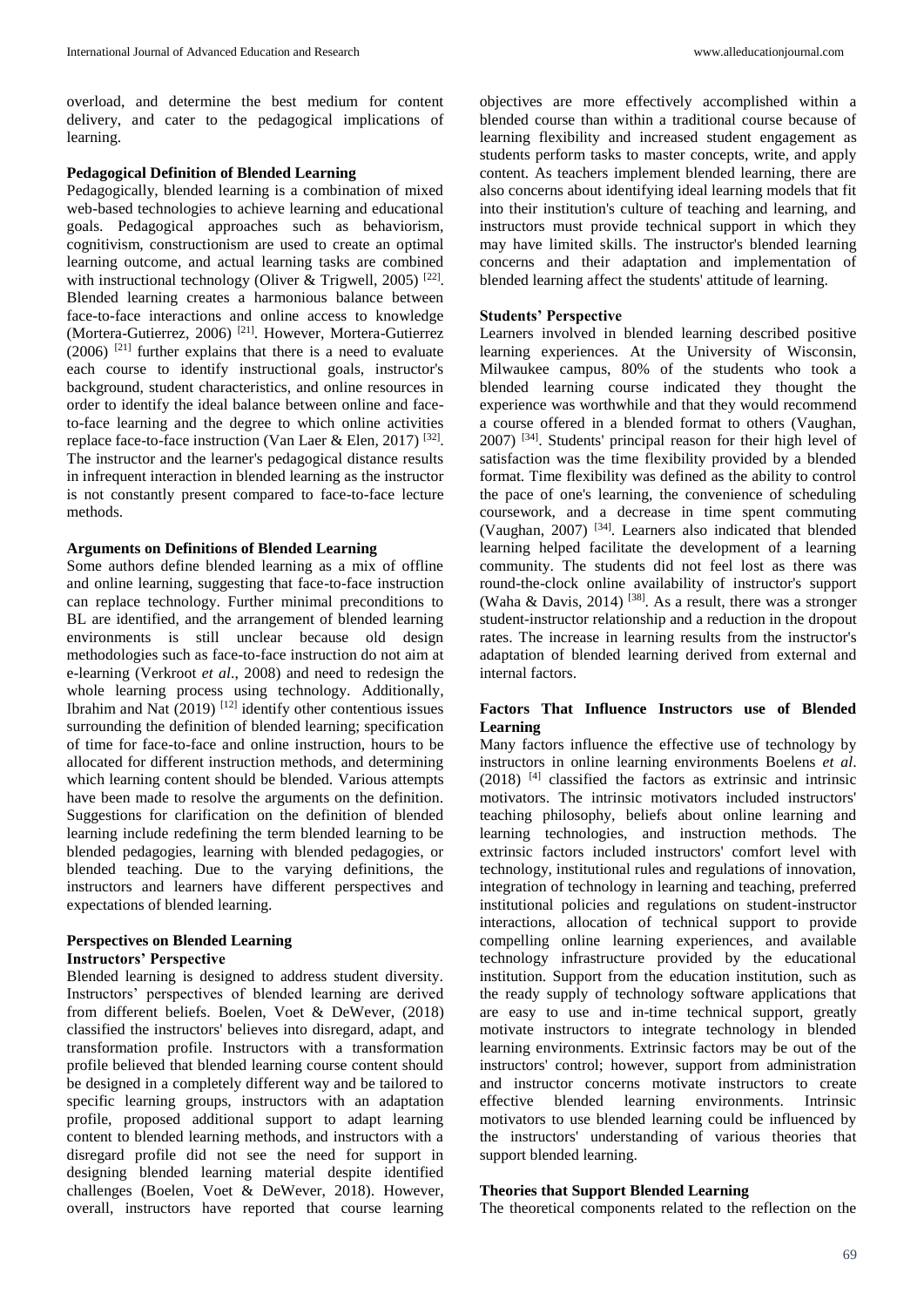epistemological and pedagogical bases of blended learning have given meaningful contributions to understanding the pedagogical process of blended learning environments. These theories are variation theory (Oliver & Trigwell,  $2005$ )  $[22]$ , media richness theory, social presence theory, and media synchronicity theory (Mortera-Gutierrez, 2006)<sup>[21]</sup>.

#### **Variation Theory**

In looking at the relationship between learning theories and blended learning, we must start from the position that many students may not experience the learning environment as one that is blended in ways similar to the way intended by the instructional designer and instructors, and it possible for learners to experience variations that are a direct result of their blended learning experiences. Oliver and Trigwell  $(2005)$  <sup>[22]</sup> further explain these variations in the variation theory. The variation theory, a theory that focuses on implications for teaching (Hanfstingl *et al*, 2019)<sup>[9]</sup>, asserts that learning can only occur when the learners experience different environments (Larsson, 2021; Voon *et al*, 2020; Royea & Nicol, 2019)  $[18, 37, 26]$  because they develop different understandings of objects of learning as they notice different features that characterize them (Hanfstingl *et al*,  $2019$ ) <sup>[9]</sup>. Larsoon (2021) states that "the pattern of contrast is seen as the origin and the driving force of learning in variation theory as it offers the learner the opportunity to initially see what has not been seen before, giving meaning to the particular dimension and the values used to open it up" (p. 27). The pattern of critical features of the object of learning help the instructor identify to what extent the learners already know about the object of learning structure of features and where they have learning challenges (Hanfstingl *et al*, 2019)<sup>[9]</sup>. The instructor acts as a facilitator in a formal instructional environment and a subject expert to provide online guidance in informal learning environments (Voon *et al*, 2020) [37] . The learners' perceptions of variation within and between critical aspects such as discernment, simultaneity, and awareness allow them to construct knowledge of a given concept unique to them (Voon *et al*,  $2020$ )  $^{[37]}$ . The learner enters the learning environment intending to develop knowledge or have a new interpretation of the object of learning, and the studentteacher interaction creates the space of learning. A variation involves the discernment of different ways of experiencing the world around us and using similar or related knowledge to understand new knowledge. Instructional designers should design learning tasks that provide opportunities to discern critical aspects, explain single and interrelated aspects, and the activities should be done simultaneously to enhance the ability of discernment (Larsson, 2021; Voon *et al*, 2020) [18, 37] . Instructors need to know the critical features for the objects to be learned, including the enacted, intended, and enacted objects of learning (Table 1), to identify the opportunities for learning in the classroom. The variation theory indicates that "it is necessary to experience certain patterns of variation to develop certain ways of seeing" (Oliver & Trigwell, p. 22, 2005)  $[22]$ . These variations may occur using information technology to support learning and combine face-to-face and online learning components (Lai, Lam, and Kim, 2016)<sup>[17]</sup> to enhance social presence.

**Table 1:** Three aspects of an object of learning (Voon *et al*, 2020)<sup>[37]</sup>

| of learning       | Intended object   The teacher's intent for students to learn particular concepts which is manifested in the process of selection, organization,<br>and evaluation of learning materials, bounded by the teacher's pedagogical, content knowledge, and experience. |  |  |
|-------------------|-------------------------------------------------------------------------------------------------------------------------------------------------------------------------------------------------------------------------------------------------------------------|--|--|
| Enacted object of | This provides the basis from which students construct meaning; and their learning experience is informed by the critical aspects                                                                                                                                  |  |  |
| learning          | that they are able to distinguish and be aware of simultaneously.                                                                                                                                                                                                 |  |  |
| Lived object of   | Lived" refers to the way students understand, make sense of and understand the object of learning when the lesson ends and                                                                                                                                        |  |  |
| learning          | bevond.                                                                                                                                                                                                                                                           |  |  |

### **Social Presence Theory**

The social presence, originally defined in 1976 by social psychologists Short, Williams and Christie's (Dahlstrom-Hakki *et al*, 2020) <sup>[6]</sup>, is the degree of prominence in a conversation by one person during an interpersonal relationship and is supported by communication through various technology media such as computer devices, telephone, fax, videoconferencing, and television (Mortera-Gutierrez,  $2006$ <sup>[21]</sup>. Social presence is defined as the degree to which a person is perceived as "real" in computermediated communication (Dahlstrom-Hakki *et al*, 2020; Schuetzler *et al*, 2020; Kear *et al*., 2014; Swan & shih,  $2005$ ) <sup>[6, 27, 30]</sup> and hypothesized that people seek to maintain equilibrium in their interactions (Swan and Shih, 2005)<sup>[30]</sup>. The two key elements of social presence are immediacy and intimacy (Dahlstrom-Hakki *et al*, 2020) [6] , and the theory asserts that the longer it took an individual to receive a response, the less social presence was perceived by the recipient, which led to less engagement. When discussing intimacy in social presence, Dahlstrom-Hakki *et al* (2020) [6] stated that the quality of the interpersonal relationship between individuals in the technology-mediated interaction influenced social presence and quality of social interaction.

Social presence is defined by communicating freely, collaborating, and showing emotion are all indicators of social presence behaviors. Social presence media delivers information resources such as the internet, web-based course, online instruction, self-paced courses, chatrooms, emails, and discussion boards, which create a sense of intimacy and immediacy among students and instructors (Mortera-Gutierrez, 2006)<sup>[21]</sup>. Face-to-face instructions are implied to have greater social presence levels in learning compared to asynchronous learning and communications. However, effective use of blended learning can maximize social presence. The learners can be encouraged to share examples, experiences, feelings, and ideas and make the active engagement a significant part of the course (Richardson & Swan, 2003) [24] . Asynchronous learning can be effectively used to increase social presence by creating discussion forums that encourage constant student-student and instructor-student interactions. The discussion forums could also be for problem and project-based activities and case studies (Richardson & Swan, 2003)<sup>[24]</sup>. Moreover, Richard and Swan (2003, stated that the efficient interaction between students and instructors using appropriate media influences group cohesiveness and forming communities of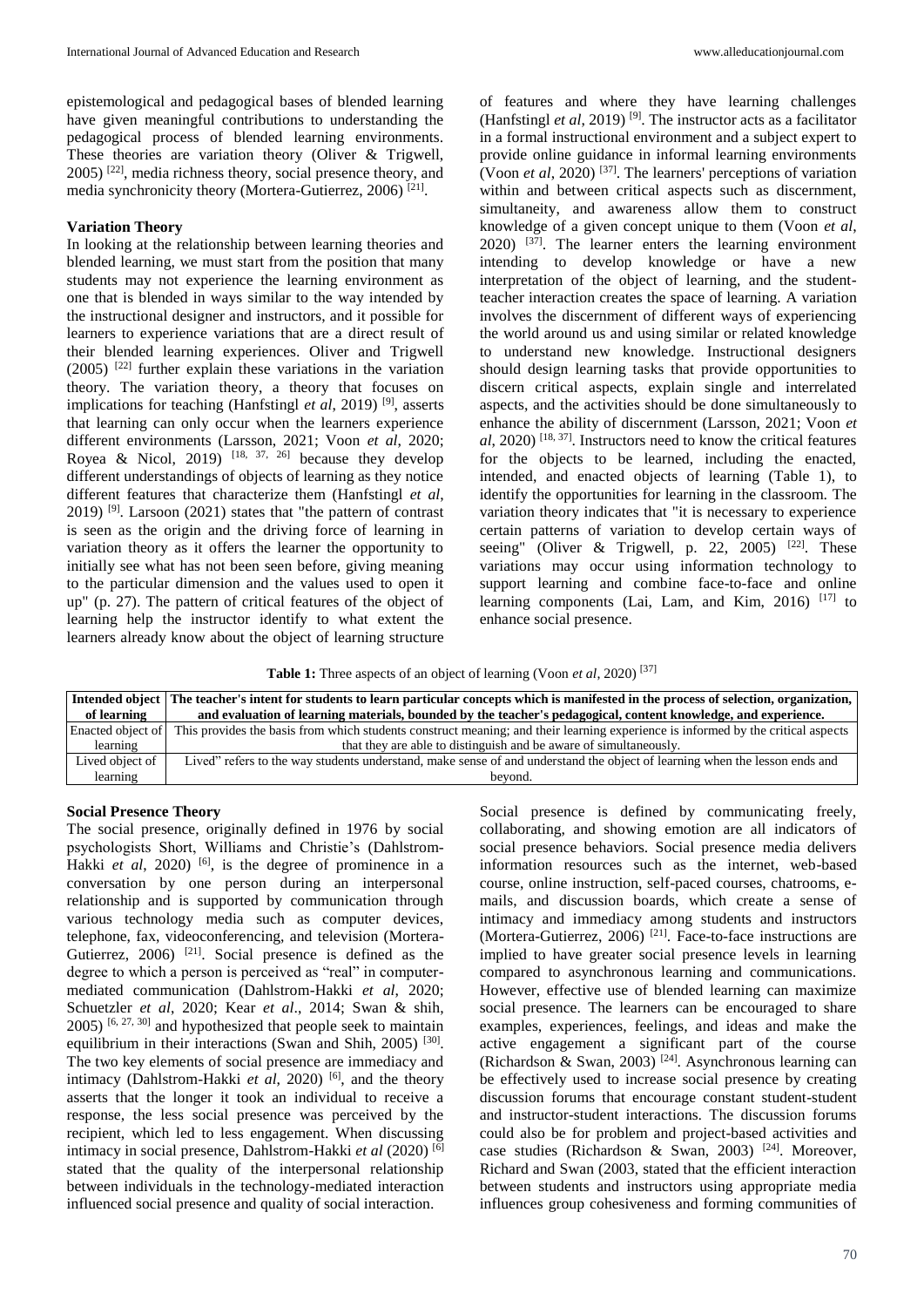knowledge, resulted in successful group performance.

#### **Media Richness Theory**

Media Richness Theory was first developed in the 1980s by organizational scholars Lengel and Daft, and the scholars suggested that the effective use of a communication channel be matched by a rich medium of communication and quality task content (Ishii *et al*, 2019) [13] . Face-to-face instruction or synchronous learning was the richest medium of instruction to explain complex tasks effectively, while simple tasks could be explained using asynchronous learning or written documents (Ishii *et al*, 2019) [13] . Ishii *et al* (2019) [13] further stated that the richness of a medium of communication should be based on the availability of multiple cues, language variety, individual experience, social influence, personal focus, and immediate feedback. Factors into consideration on individual experiences on perceived media richness included experience with a particular communicator, experience with a particular topic, and experience with a particular channel. Successful group performances increase engagement and motivation. The media richness theory (Mortera-Gutierrez, 2006) [21] indicates that appropriate media that supports language variety, prompt feedback, and focus on establishing an online identity facilitates group progress. The media used should provide affordances that are found in face-to-face group communication. These affordances include the ability to have real-time meetings and discussions, share resources and ideas, and create forums for discussions on particular topics by group members with similar interests. The rich media cues help increase sociability, gratification, social presence, manage group tasks, synchronize activities for successful group performance (Hsu *et al*, 2020) <sup>[11]</sup>. However, instructors and designers should consider the valence of the message in selecting a communication channel (Ishii *et al*, 2019) [13] .

## **Media Synchronicity Theory**

Synchronizing group activities result in timely completion of tasks and minimal duplication of work outcomes. The media synchronicity theory (Mortera-Gutierrez, 2006) [21] implies that group members have the ability to develop and complete various tasks at the same time. The theory posits media possess convergence and conveyance communication processes that work together at the same time with a coordinated pattern of behavior (Windeler & Harrison, 2018 [39]; Son *et al* (2019), and communication increases when there is a fit between the capabilities offered by the media and the communication needs of the task. Windeler and Harrison (2018)<sup>[39]</sup> and Son *et al* (2019) further state that all tasks require varying amounts of conveyance and convergence processes; some tasks emphasize conveying information while others require a greater focus on converging. The key propositions of media synchronicity theory are when conveyance is the goal in communication, media with low synchronicity such as voice mail and email (Son *et al*, 2019), will lead to better communication performance while medial with higher synchronicity, such

as video conferencing systems (Son *et al*, 2019), is effective for convergence. Verhelahti *et al* (2017) described five media capabilities that influence media synchronicity and communication processes "Transmission velocity means the speed at which a medium can deliver a message to the recipients. Parallelism refers to the extent to which signals from many senders can be delivered over the medium simultaneously. Symbol sets are the number of ways in which a medium allows information to be encoded for communication (visual, verbal, written communication), including cues. Rehearsability enables the sender to carefully modify a message before sending it to ensure that meaning is expressed as intended. Reprocessability of a medium enables both senders and recipients to reread and<br>reconsider prior messages before engaging in reconsider prior messages before engaging in communication" (p. 166). Completion of tasks is successfully done with the application of convergent and conveyance communication processes. Mortera-Gutierrez  $(2006)$  <sup>[21]</sup> further explains that asynchronous learning environments are more suited for exchanging information and learning resources, whereas synchronous learning environments are suited to reach a shared understanding on differing ideas and tasks.

### **Blended Learning Models**

Instructors have different models for learning and teaching to effectively achieve learning goals in online learning environments. Valiathan (2002) designed the attitude-driven model, competency-driven model, and skill-driven model for instructors to adopt as they create blended learning courses.

#### **Skill-Driven Model**

Blended learning environments that are skill-driven have instructor-student interactions through email, face-to-face meetings, and group discussions (Valiathan, 2002; Hizani *et al*, 2006). The skill-driven learning aims to acquire specific skills and knowledge (Bryan, & Volchenkova, 2016)<sup>[5]</sup>. Announcements, overview sessions, and query resolutions could be communicated through email. Self-paced learning is encouraged through e-books, simulations, web-based tutorials, and the learning outcome resulting from effective student-instructor interactions. A combination of self-paced learning and instructor support keeps the student engaged in learning and thus influences course completion and student achievement (Hizani *et al*, 2006). Attainment of learning goals influences behavior change (Hizani *et al*, 2006; Valiathan, 2002), which can be influenced by practicing skills learned.

## **Behavior-Driven Model**

Learners adopt new skills to practice in risk-free environments during the learning process (Hizani *et al*, 2006). Instructional designers and instructors use the behavior-driven model (Valiathan, 2002) to create activities that necessitate collaboration skills and practical application of content learned. An example given by Valiathan (2002) is role-playing negotiation skills with a customer. Other activities that could use a behavior-driven model are group projects, group discussions, and webinars. Behavioral changes through learning result in a change of attitude toward concepts and preconceived ideas, leading to increased competency in various skills.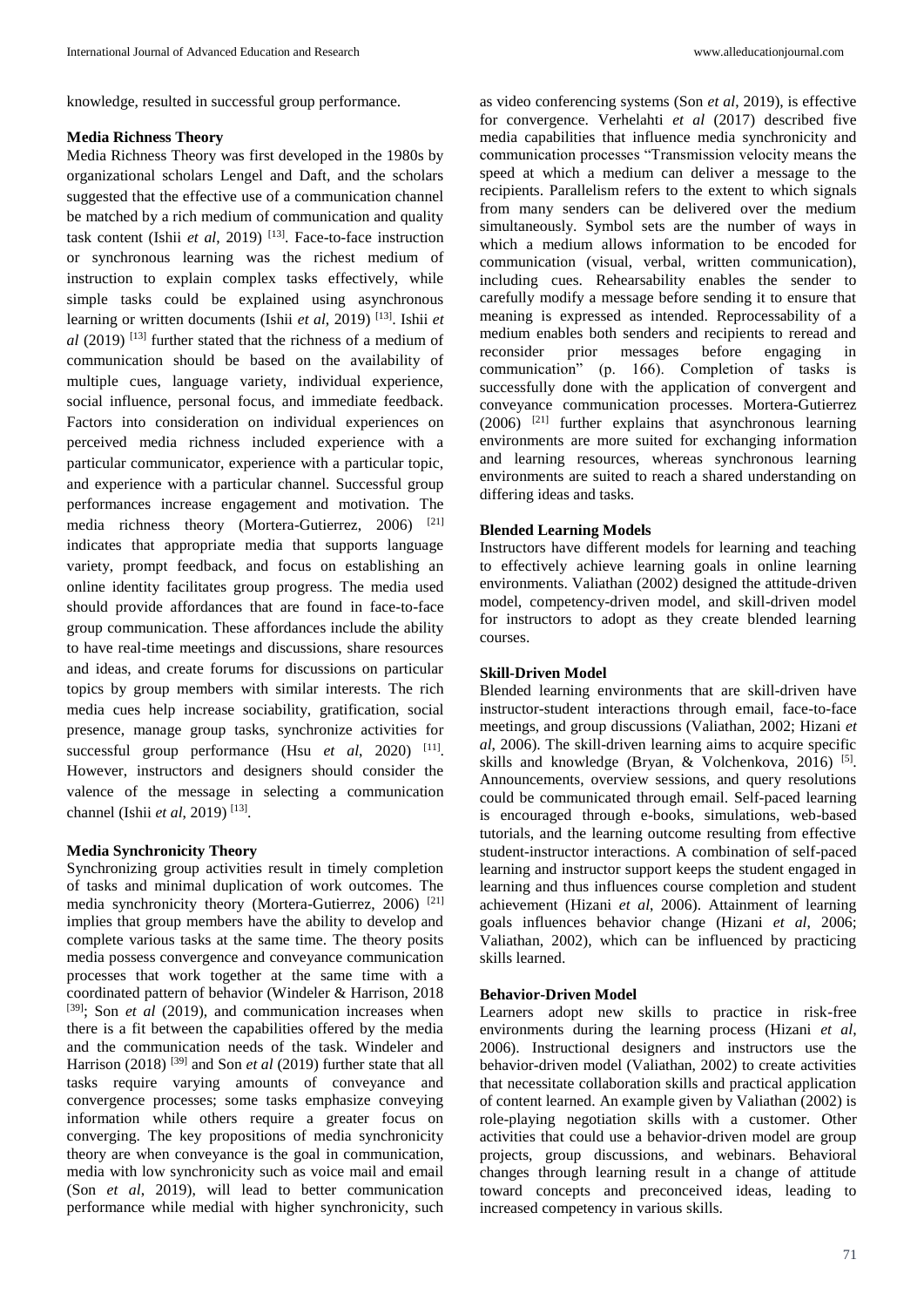| <b>Activity</b>              | <b>Technology-based techniques</b>     | Non-technology-based techniques                         |
|------------------------------|----------------------------------------|---------------------------------------------------------|
| Announcement                 | LMS or email push                      | flyer, email, or phone                                  |
| Overview session             | Email webinar                          | traditional classroom                                   |
| Self-paced learning          | Web-based tutorial e-books simulations | Articles books workbooks with "if then" decision tables |
| Query resolution             | Email FAQ instant messenger            | Face-to-face meeting with expert                        |
| Assessment                   | simulations                            | print test                                              |
| Collaborative session        | Webinar chat                           | role-playing with peers                                 |
| Practice                     | simulations                            | role-playing with peers                                 |
| Feedback and closing session | Email Webinar                          | traditional classroom                                   |

**Table 2:** Behavioral-Driven Model Blended Learning Plan (Valiathan, p. 2, 2002)

### **Competency-Driven Model**

The competency model is ideal for course content that facilitates tacit knowledge transfer (Valiathan, 2002). The model requires acquiring tacit knowledge from the subject expert in the learning environment of the job site (*et al*, 2006). In blended learning environments, tacit knowledge could be acquired by observing tasks (Bryan & Volchenkova,  $2016$ <sup>[5]</sup> and interacting with subject experts and real-time mentors while performing tasks. E-mails, group chat, group discussions, and discussion forums can be

used to practice and apply theoretical concepts (Table 3). Information acquired when using the competency model during the learning process could be captured in learning management systems. A lesson plan designed using the competency-driven model should include different technology-based and non-technology-based learning (Table 3), such as simulation for practical activities. Effective integration of blended learning models aids the learners and instructors in quantifying blended learning benefits.

**Table 3:** Competency-Driven Model Blended Learning Plan (Valiathan, 2002)

| <b>Activity</b>          | <b>Technology-based techniques</b>                             | Non-technology-based techniques                        |
|--------------------------|----------------------------------------------------------------|--------------------------------------------------------|
| Create a community       | space on the internet or intranet                              | study groups                                           |
| Practice                 | email<br>٠<br>discussion forums<br>simulations<br>٠            | face-to-face meetings<br>٠<br>workshops<br>phone       |
| Assign guides or mentors | email                                                          | phone<br>п                                             |
| Hold group discussions   | discussion forums<br>chat<br>٠                                 | face-to-face meetings<br>٠<br>workshops'<br>phone<br>п |
| Capture learning         | stories and data compiled in a knowledge repository (LMS/LCMS) | white papers                                           |
| Resolve queries          | Email<br>Instant messenger                                     | face-to-face meeting                                   |

## **Benefits of Blended Learning**

Studies have shown that BL can increase student learning outcomes, learning engagement, and student interaction. Blended learning facilitates easy interaction between instructors and learners due to various communication methods (Smith & Hill, 2019)<sup>[28]</sup>. Smith and Hill (2019)<sup>[28]</sup> stated other benefits are student and staff satisfaction, development of autonomy, and enables the rethinking and restructuring of pedagogic practice. High levels of satisfaction in learning can be attributed to the flexibility of blended learning. Learning can occur at any place and time, thus providing the flexibility of coursework schedules and controlling the learning pace (Taplin *et al*., 2013). Education flexibility helps the learners have some level of control over the place, path, and time of learning (Boelens *et al*, 2017; Rasheed *et al.*, 2020) <sup>[3,]</sup>, identify their educational challenges and communicate them to get more personalized instruction and clarification. Learners have reduced stress during the learning process as a result of a variety of learning choices, can access learning resources from home, allows the instructors to use different instructional methods, and the eLearning platforms that use animation pictures, games and videos create fun learning environments (Daskan and Yildiz, 2020). Other benefits of blended learning stated by Hizani *et al* (2006) are the student and instructor have full time access to each other on the full-time online course platforms. Additionally, students can ask questions and receive prompt feedback. The instructor can accurately monitor students' progress; students can continue the train of thought after the face-to-face instruction, enhanced critical thinking since students have time to respond to questions, and increased inductive and deductive reasoning by giving students the necessary time to respond to questions (Hizani *et al* (2006). Despite the benefits of blended education, there are concerns.

#### **Challenges of Blended Learning**

Learners benefit from the flexibility of blended learning. However, it may be difficult for learners who have minimal time management skills, have unclear learning expectations (Vaughan, 2007) [34] , and determine the desired amount of flexibility (Boelens *et al*, 2017)<sup>[3]</sup>. The students will, therefore, accumulate assignments due and have incomplete assignments. Increased flexibility results in the high transactional distance, which decreases social interaction, create learner isolation (Boelens *et al*, 2017) [3] , and instructors might not notice when learners problems or learning progress. Lack of clear learner expectations may result in an inability to chunk learning tasks into manageable tasks and procrastination. Technology complexity challenges (Rasheed *et al*., 2020; Kasur, 2013) may lead to poor implementation of blended learning models, causing the learner to spend additional time resolving technical issues and less time learning. This experience will create student dissatisfaction, inability to complete easy tasks and negatively affect the students'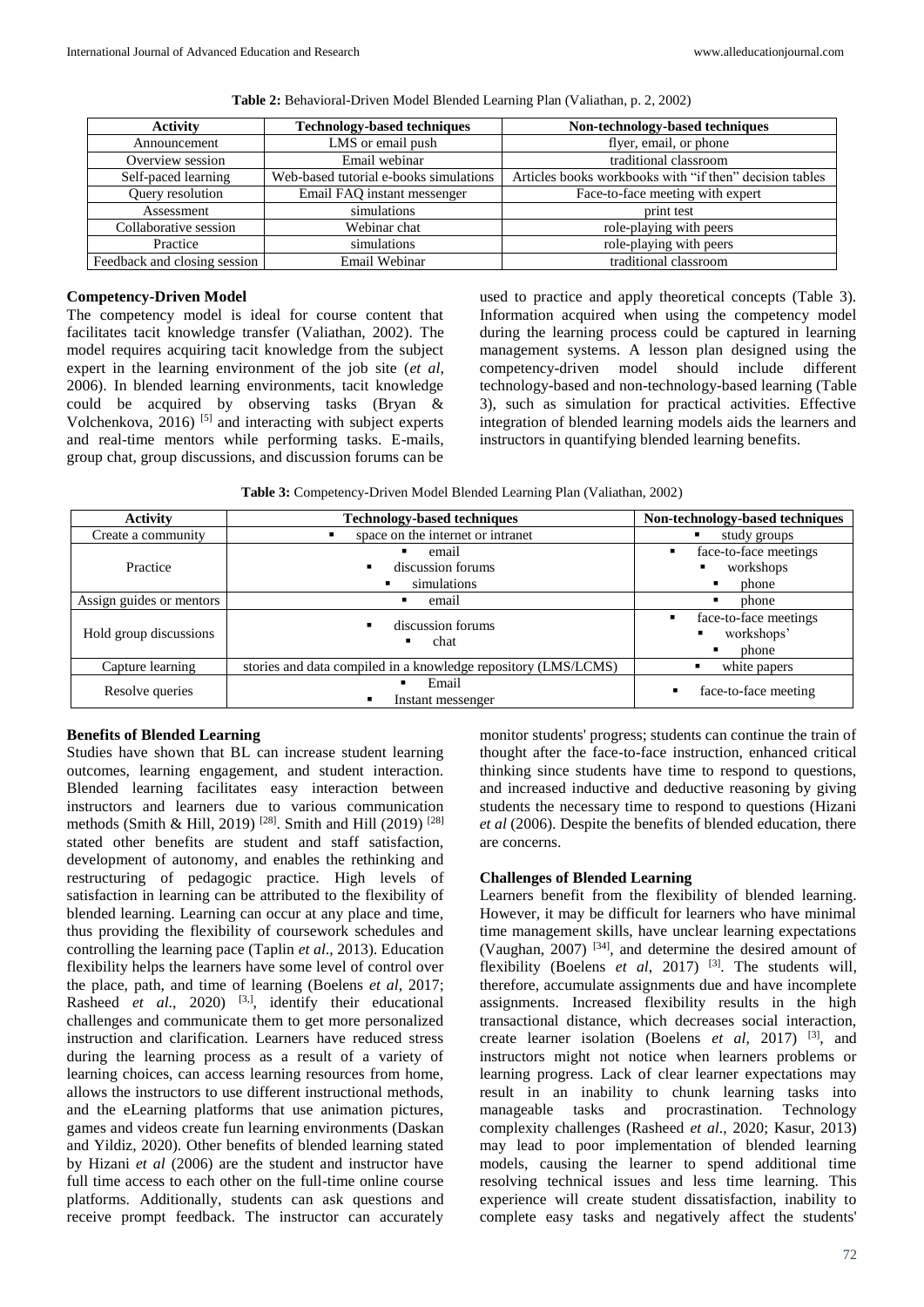learning experiences. High setup costs (Rowe & Dickernson, 2019; Rasheed *et al*., 2020) may be required for the technologies used in blended learning, and thus blended learning may not be effectively adopted if an educational institution does not allocate funds to implement, test, and maintain the technology. Learners may also look at the costbenefit relations in using blended learning where communication that is location or time-dependent requires less expenditure, while unidirectional transmission of information is associated with less cognitive effort than active participation (Kerres & de Witt, 2013). Lack of adequate research on models that support the adoption of blended learning (Smith & Hill, 2019)  $^{[28]}$  makes it challenging to select appropriate blended learning models for learning tasks that are found in the course content. To overcome challenges in blended learning (Varhelahti *et al*, 2017) recommended course management software systems, online or offline testing, and synchronous instant messaging. Identifying gaps in research on blended learning can help overcome the difficulties instructors and learners incur.

## **Gaps in Research on Blended Learning**

There is minimal experimental research to test the design principles for blended learning models (Ibrahim and Nat,  $2019$ <sup>[12]</sup>. Most of the research consists of literature reviews and systematic literature reviews. One of the most recent research studies was a theoretical and systematical literature review of 94 research articles on blended learning from 2004 to 2020 (Anthony, Kamaludin, *et al*., 2020). There are only a few meta-analyses with qualitative or quantitative data on blended learning. Kaur (2013) states that blended learning research should be more holistic to understand the complexity of blended settings and processes. Specifically, Kaur (2013) state that there should be further research on strengths and weaknesses of new technologies integrated with blended learning and optimal blends for learning, successful models for instructors' support, and factors that improve the blending of physical and virtual elements of blended courses in higher education. Kintu *et al* (2017) emphasize future research on the interplay between the learner characteristics, design features, and learning outcomes which are indicators of blended learning effectiveness. Research on the effects of the COVID-19 pandemic on blended learning in education and the postpandemic future should be carried out to guide education policymakers in making and selecting academic evaluation practices (Hazelkorn & Locke, 2021). Lack of adequate research can influence the identification of best practices in blended learning.

## **Best Practices for Blended Learning**

Instructors should identify models and approaches to fulfilling learning outcomes in blended learning**.** Margolis *et al*. (2017) gave examples such as including blended learning in the course syllabus and schedules, identifying ways to communicate with students consistently, considering time allocation for online activities, and briefly reviewing complicated topics during synchronous and face-to-face sessions. Strong student-instructor partnerships impact students learning and treating learners as Individuals impact social presence, and learning support in physical and virtual environments should encompass other aspects other than learning tasks and module content (Armellini *et al*, 2020). Learning resources and materials should be posted in a timely manner on learning platforms and discussion forums. The instructor should also encourage learning independence and conviviality (McGee & Reis, 2012) by assigning individual assignments, encouraging new ideas supporting exploratory studies, and allowing free expression of students' views. A framework of instructional activities should be designed to regulate learning and teaching (Boelens *et al*, 2017)<sup>[3]</sup>. Boelens *et al* (2017)<sup>[3]</sup> stated that the framework should include four categories: monitoring, orienting and planning, evaluating, and adjusting. When an instructor selects content for a blended learning environment, communication, construction, and content components should be considered (Kerres & de Witt, 2003). The communication component (Kasur, 2013; Kerres & de Witt, 2003) should be used when knowledge consists of different competing concepts; students learn to express, discuss and formulate different points of view and participate in discussions. The construction component should be used when knowledge consists of procedures and declarative knowledge, and the content component should consist of knowledge that is communicated by technological means, facts, and rules for recall (Kerres & de Witt, 2003).

## **Conclusion**

Blended learning benefits learners and instructors when effective design models and teaching strategies are implemented. When instructors understand the various theoretical frameworks for blended learning, they can design learning content and activities that engage the learner and lead to learner satisfaction. More mixed methods and experimentation research need to be done to identify effective blended learning models. Educational institutions that adopt blended learning should be aware of the expenses required for creating high-quality blended learning environments.

## **References**

- 1. Armellini A, Antunes VT, Howe R. Student perspectives on learning experiences in a higher education active blended learning context. Tech Trends, 2021, 1-11.
- 2. Anthony B, Kamaludin A, Romli A, Raffei AFM, Phon DNAE, Abdullah A *et al*. Blended learning adoption and implementation in higher education: a theoretical and systematic review. Technology, Knowledge and Learning, 2020, 1-48.
- 3. Boelens R, De Wever B, Voet M. Four key challenges to the design of blended learning: A systematic literature review. Educational Research Review*,*2017:22:1-18.
- 4. Boelens R, Voet M, De Wever B. The design of blended learning in response to student diversity in higher education: Instructors' views and use of differentiated instruction in blended learning. Computers and Education,2018:120:197-212.
- 5. Bryan A, Volchenkova KN. Blended learning: definition, models, implications for higher education. *Вестник Южно-Уральского государственного университета. Серия: Образование. Педагогические науки,*2016:8(2):24-30.
- 6. Dahlstrom-Hakki I, Alstad Z, Banerjee M. Comparing synchronous and asynchronous online discussions for